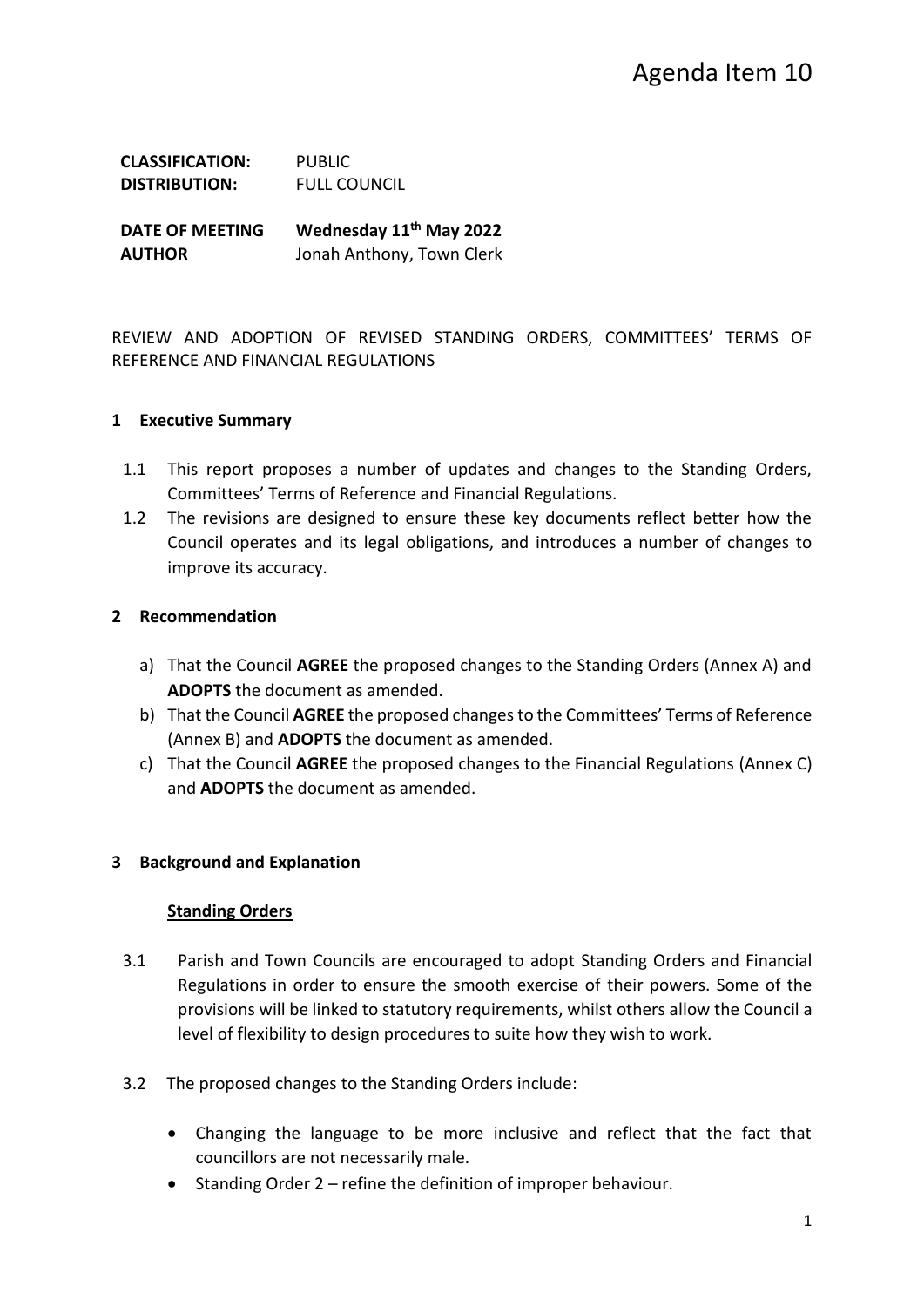- Standing Order 3m clarify who would give permission for oral reporting or oral commentary to take place
- Standing Order 3x limit the duration of council meetings to 2 hours, unless councillors vote to suspend this particular standing order.
- Standing Order 4dxiii (NEW) introduce provisions for the creation of task and finish groups to allow issues to be progressed outside of formal Committee meetings.
- Standing Order 5 change annual meeting timing to align with current practice of 7.30pm start time for Council meeting.
- Standing Order 15bviii and Standing Order 20– include reference to the Council's obligation under the Environmental Information Regulations 2004. These obligations are very similar in nature to the Freedom of Information provision, but there are important differences.
- Standing Order 15bxv change when planning applications are circulated to reflect current practice of sending out weekly emails on a Wednesday with full list of planning applications received for our consideration.
- Standing Order 19 Return to original name of Establishment Sub Committee to avoid misunderstanding of the nature and purpose of the Committee; and update with reference to the new Resources, Operations and Estate Management.
- Standing Order 25 clarify what is prohibited
- Standing Order 26 reflect the reality that there is often no majority party, but in fact one largest party whose Leader assumes the position of Leader of the Council. Furthermore, in recent years the Deputy Leader of the Council has been a councillor from a different political group. The changes proposed allows for a degree of flexibility in agreeing the Council's leadership group depending on the electoral results, and also allow for political groups to be formed which may not be along national party lines.
- Standing Order 28 Current legislation requires formal decision making meetings of the Council to take place in person (i.e. physically). Therefore this Standing Order is contrary to current legislation and needs to be removed. Should Parliament change the relevant legislation to permit local authorities to hold virtual meetings again, the Council can reintroduce this Standing Order.

## **Committees Terms of Reference**

- 3.3 To help to manage the Council's business, the Council is able to establish committees and sub committees to carry out delegated functions and make recommendations to Full Council. On arrival the new Town Clerk undertook a review of the current structure and assessed that the Council business could be more effectively delivered through a number of changes.
- 3.4 Much of the remit covered by the Sport and Leisure Committee was dependent and intrinsically linked to the work of either the Resources Committee (as any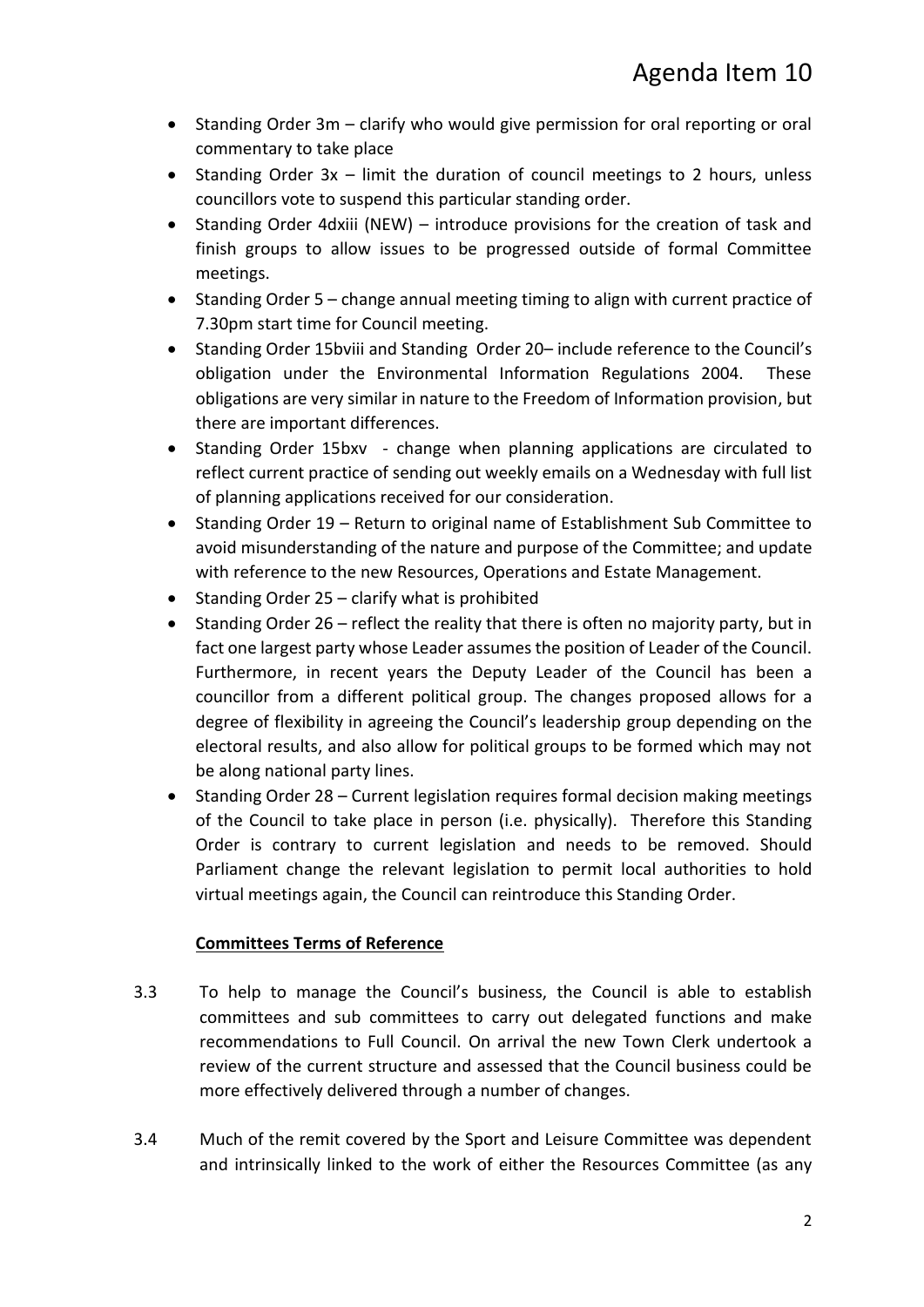# Agenda Item 10

major changes to the leisure or recreational facility would require investment or changes to the current budget) or the Planning Committee (as the key policies being considered by the Council impact planning and development). It is therefore proposed that the Committee be disbanded and that its work is split between a reformed Resources, Operation and Estate Management Committee and a revised Planning and Policy Committee.

- 3.5 To ensure the proposed new Resources, Operations and Estate Management Committee is able to focus on strategic financial and operational decisions it is proposed that its current remit to oversee stakeholder engagement, civic matters and governance issues are retained for Full Council or move to the reformed Planning and Policy Committee. The Resource Committee's list of duties to consider and recommend to Council has also expanded to include investment and major changes of use for Council recreational facilities, as well as making explicit its responsibilities to advise on the Council's annual accounts and governance statements.
- 3.6 The proposed new Planning and Policy Committee will need to take on the consultation response/stakeholder engagement activities previously undertaken by the Resource Committee and Sport and Leisure Committee.
- 3.7 The new Town Clerk is also keen to utilise councillor's expertise through the use of flexible task and finish groups, which can focus of specific outcomes and respond quickly to new developments. However full Council and the two standing committees will retain decision making powers. In fact task and finish groups will only be established and their chairs chosen by either full Council or one of the two standing committees. This can be done through either agreeing a motion or a recommendation. Task and finish groups will also be time limited and its meetings must have the Town Clerk, or an appropriately nominated staff member, present.
- 3.8 For this year there is a need to establish a Queen's Platinum Jubilee Grant Sub-Committee to oversee the awarding of small grants and previously agreed by Council.
- 3.9 Upon reflection the previous change to relabel the Establishment Sub-Committee as the Human Resources Sub-Committee created a misunderstanding that the Sub-Committee was able to, and in fact was required to, intervene in individual HR matters. For the avoidance of doubt and ensure the Council does not fall foul of employment laws and regulations, it is proposed that the Council return to using the label Establishment Sub-Committee.
- 3.10 The Capital Projects Sub-Committee, Health and Safety Sub-Committee, and Audit Sub-Committee were viewed to be superfluous and their duties better over seen by full Council or one of the two standing committees. It is therefore proposed